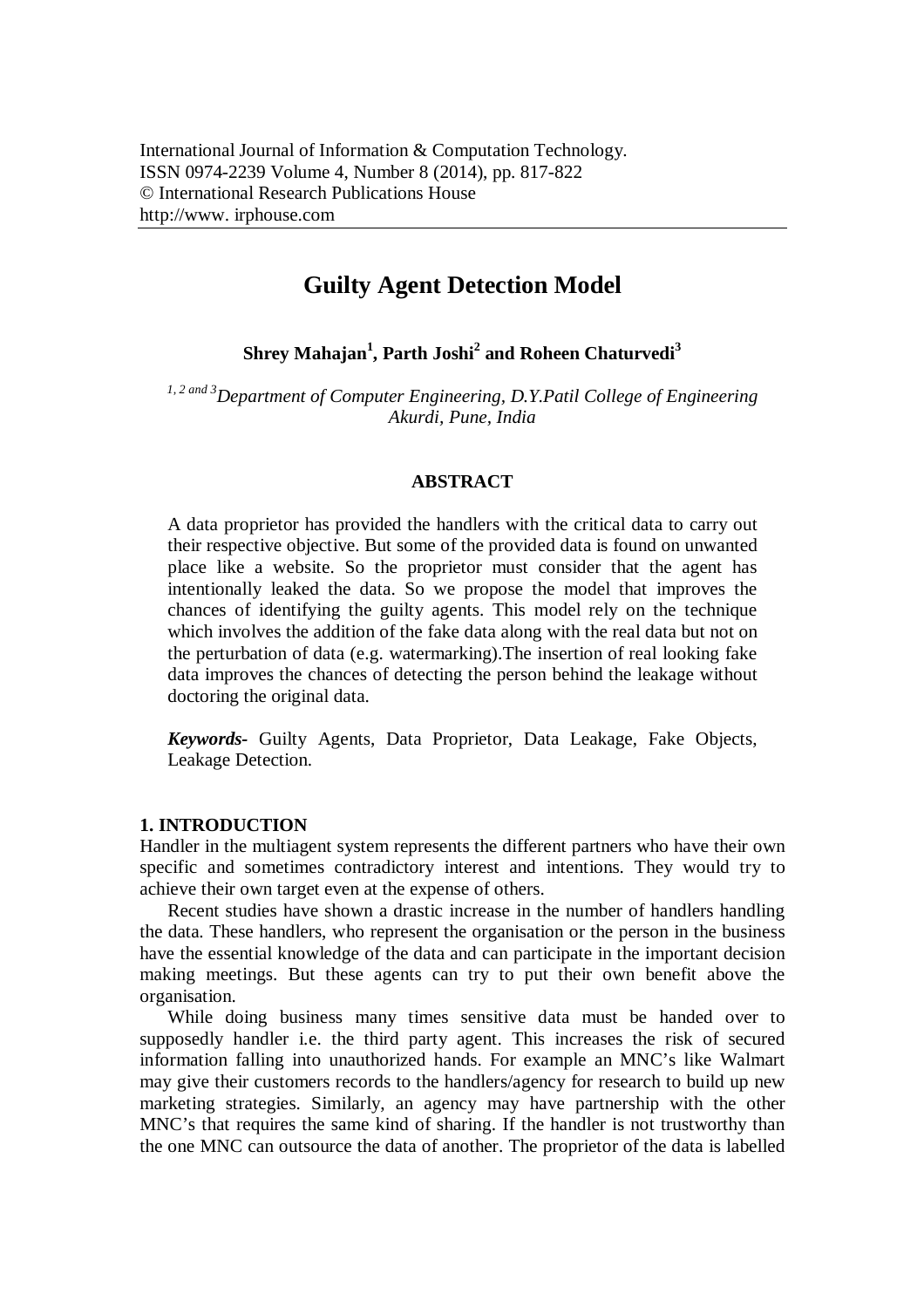as the distributor and the supposedly third parties the agents. In this project, our objective is to detect what data has been leaked on the internet (website) and which agent is responsible for the leakage.

Techniques like Perturbation is very useful in such situations. Perturbation is the technique where the data is made less sensitive by modifying the data before handing it over to the agents. But in some cases the agent may need the original data to carry out the research.

#### **2. OBJECTIVE**

Data leakage can be defined as the release of secure/private information in an untrusted environment. The objective is to identify how much data has been leaked and which agent is responsible behind the leakage of the data assuming that the leakage is because of the agents. The data allocation strategies help the proprietor to distribute the data among the agents wisely. Fake tuples are going to be added among the original data to identify the guilty, to address this problem four instances are specified. And depending on the type of data request made fake tuples are added to the original data without changing the original data.

#### **3. EXISTING SYSTEM**

Generally, leakage detection is handled by the watermarking technique i.e. a unique code is embedded in every copy of the data and later if that copy is found in the hands of unapproved third party, the leaker can be identified. Though watermarks are useful in some cases but they also requires the modification of the original data. And watermarks can easily be removed or destroyed with the help of different software or techniques.

## **4. PROPOSED SYSTEM**

It is possible to predict that the agent is responsible behind the leak, based on the overlap of the data provided to him with the leaked data found and the data given to the other agents. The presented algorithm implement different data distribution strategies that increases the chances of proprietor to detect the person behind the leakage. It is shown that if the data is distributed wisely than one can easily identify the guilty agent.

In this project the model to detect the guilty agent is created. The fake objects are added to data that is to be distributed. Such object don't affect the original data but appear as much real to the agents. So one can say that these fake objects act as the watermark for the proprietor without changing the original data. And if the data is leaked on the internet (displayed on some URL's) one can identify the guilty agent who has leaked the data with the help of identifying the one or more fake object leaked along with the original data.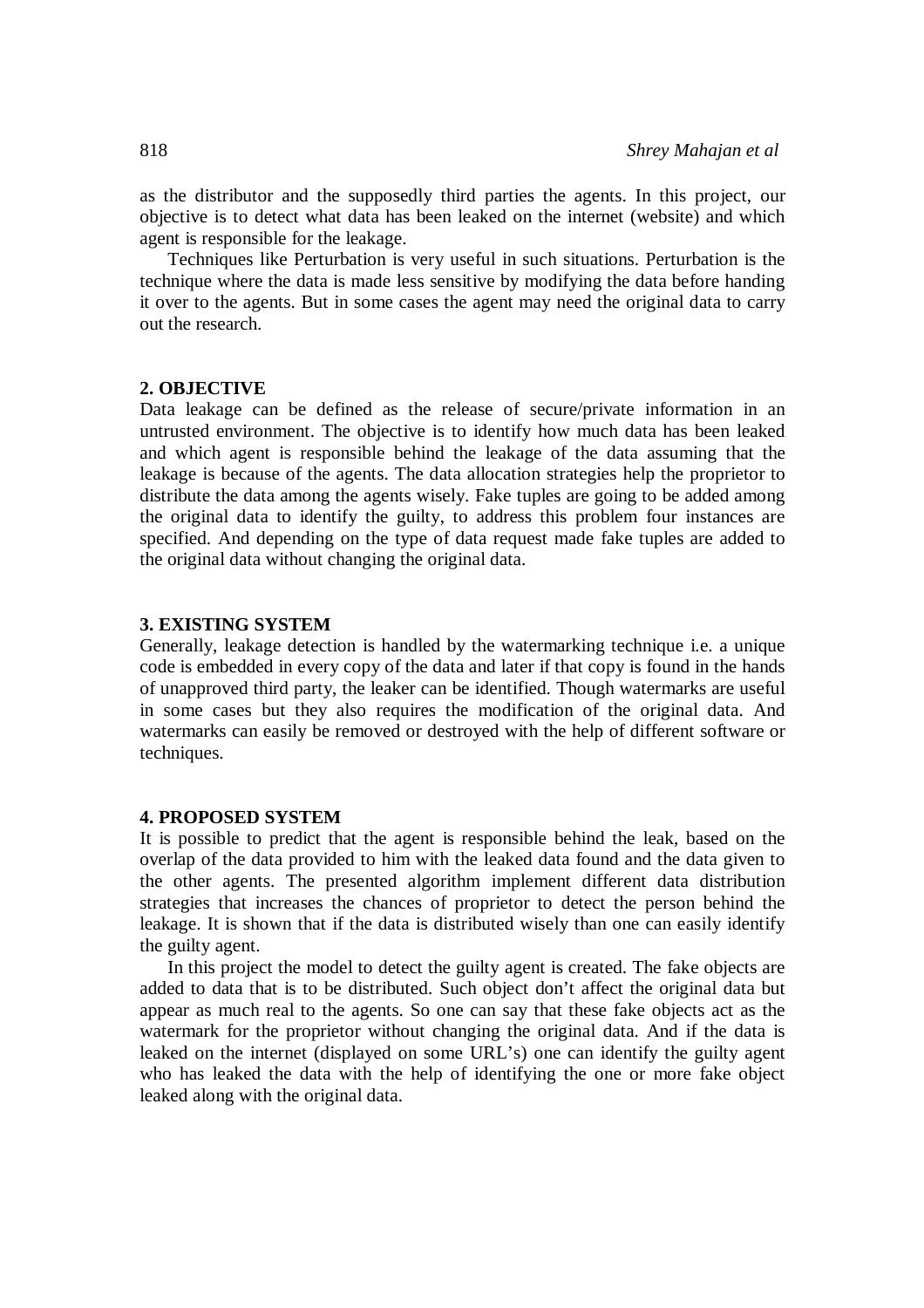## **5. PROBLEM DEFINITION**

The proprietor's data allocation to the agent has one limitation and only one aim. The proprietor's limitation is to satisfy the request of the agents by providing them with the particular data they requested or providing them with all the data that satisfies their conditions. And the aim is to detect the agent who leaks the provided data.

The limitation is considered as strict. The distributor cannot deny the request of the agents and he cannot give agents the different version of same data. So for this, fake tuple distribution is the only way to get relaxation from this limitation. It makes the detection objective ideal. It maximize the chances of detecting the guilty agents.

## *5.1 Problem Setup and Notation*

A proprietor owns a set  $D=d_1, d_2, \ldots, d_n$ . And he wants share some of the data with the set of the agents  $a=a_1, a_2, \ldots, a_n$  and doesn't want objects to be leaked. Any agent  $a_i$ is going to receive the subset of objects depending on the type of request i.e. either sample request or the explicit request.

Sample Request SR= SAMPLE (D; mi): Any subset mi records from D can be given to the agent. Explicit Request ER= EXPLICIT (D; Cond): Agent receives all the D objects that meet his conditions. Our model can easily be extended to meet the request of the agent and satisfy their conditions. And we are not concerned with the randomness of a sample. If the sample request is made then the data objects can be given randomly.

#### *5.2 Related work*

The guilt decision approach which we presented over here is related to the data provenance problem: tracing the lineage of an S object leads to the detection of the guilty agents. Suggested solutions are domain specific whereas our formulation with the objects and sets is simple as we don't modify the object sets i.e. data transformation from Ri sets to S. As far as allocation of data is concerned we are adding the fake objects which act as the watermarking techniques. Our approach and the watermarking is same in the sense of providing the agent some additional information which can later be tracked. However watermark modifies the original data whereas our approach doesn't make any change in the original data

## **6. MODULE DESCRIPTION**

## *6.1 Modules*

- Proprietor Module Data Allocation Fake Objects
- Detection of Guilty Agent
- Agent Module

## *6.2 Proprietor Module*

It consist of the admin application which is going to manage the details of the agents.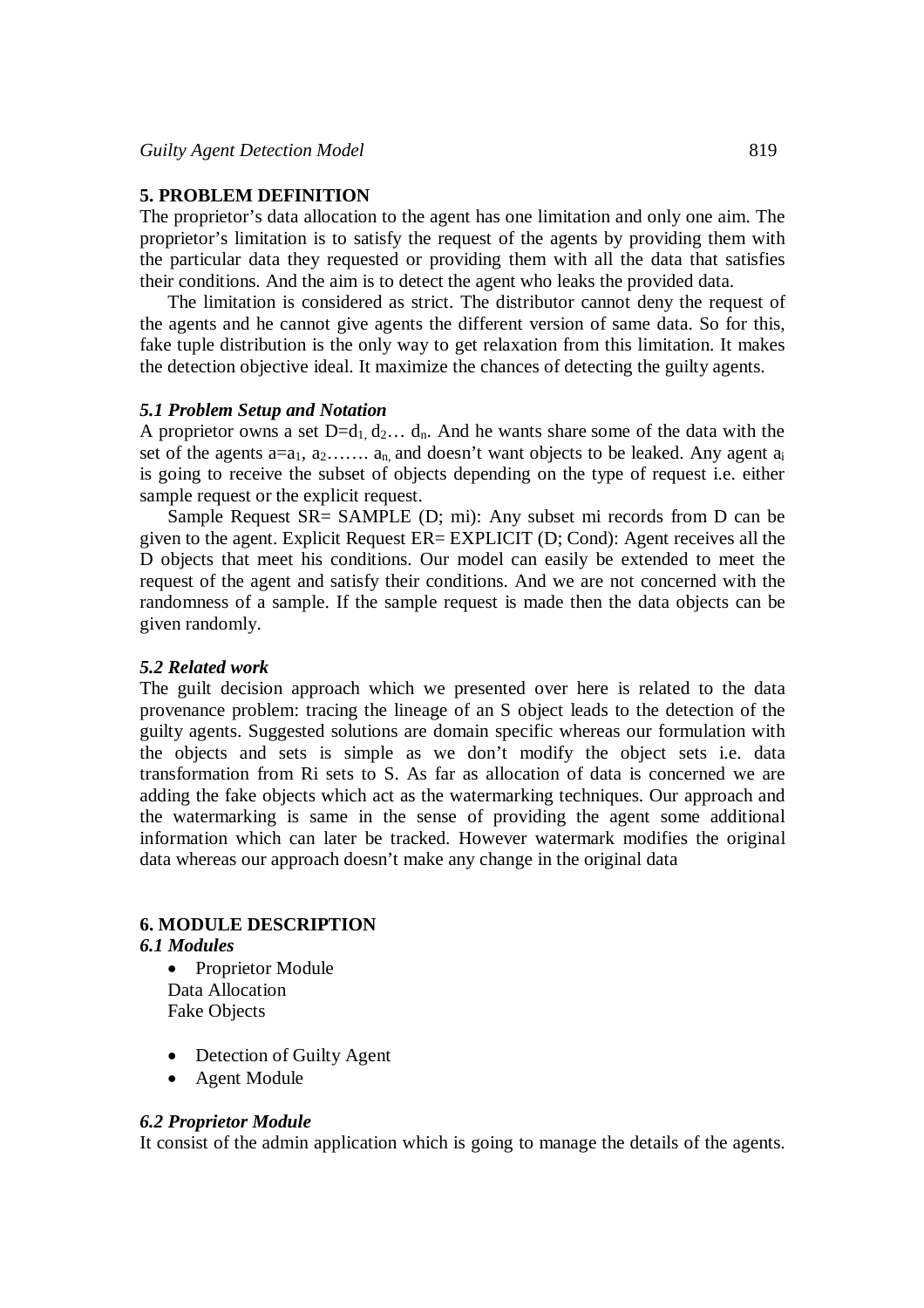It provides the options like addition, deletion of the agents. The whole database is maintained on Apache Tomcat or Glass Fish server. This server is not only responsible for honouring the data request of the agents (both sample as well as explicit) but also for the addition of the generated fake tuples. The database stored on the server is going to keep the record of all the requests made and the requests which are honoured. It is also going to maintain the record of the fake tuples supplied to various agents making it easy to identify the guilty agents.

## *6.2.1 Data Allocation*

We are going to handle two type of requests: sample and explicit. Fake tuples are going to be generated by the proprietor of the data. These fake tuples are the data objects which are not in set D. These fake tuples are made to look like the original and only the distributor can differentiate between the original and the fake tuples. So these fake tuples are distributed to the agent along with the original data which help us in identifying the agent who has leaked the data. There are four different instances depending upon the type of request and whether fake objects are allowed or not.



**Figure.1** *Leakage Problem Instances*

We represent our problem instances with names EF, EF, SF, and SF where E stands for explicit and S stands for sample. F for the fake objects and F̄ for fake objects not allowed. For the ease of our model we are assuming that agents can make an explicit or sample request at one instance.

## *6.2.2 Fake objects*

The proprietor is going to add the fake object (which is similar to the real object) between the real entities in order to detect the guilty agent. While handling the same data request of two agents different fake tuples are going to be generated and it is assumed that these agents don't disclose their data to each other. Adding of these fake tuples causes less problems then perturbing the real object. For example distributed data be the medical record of the patient and the agents be the pharmaceutical company. In this case the modification in the actual patient records can be undesirable. But adding the extra fake patient record will be harmless. A file is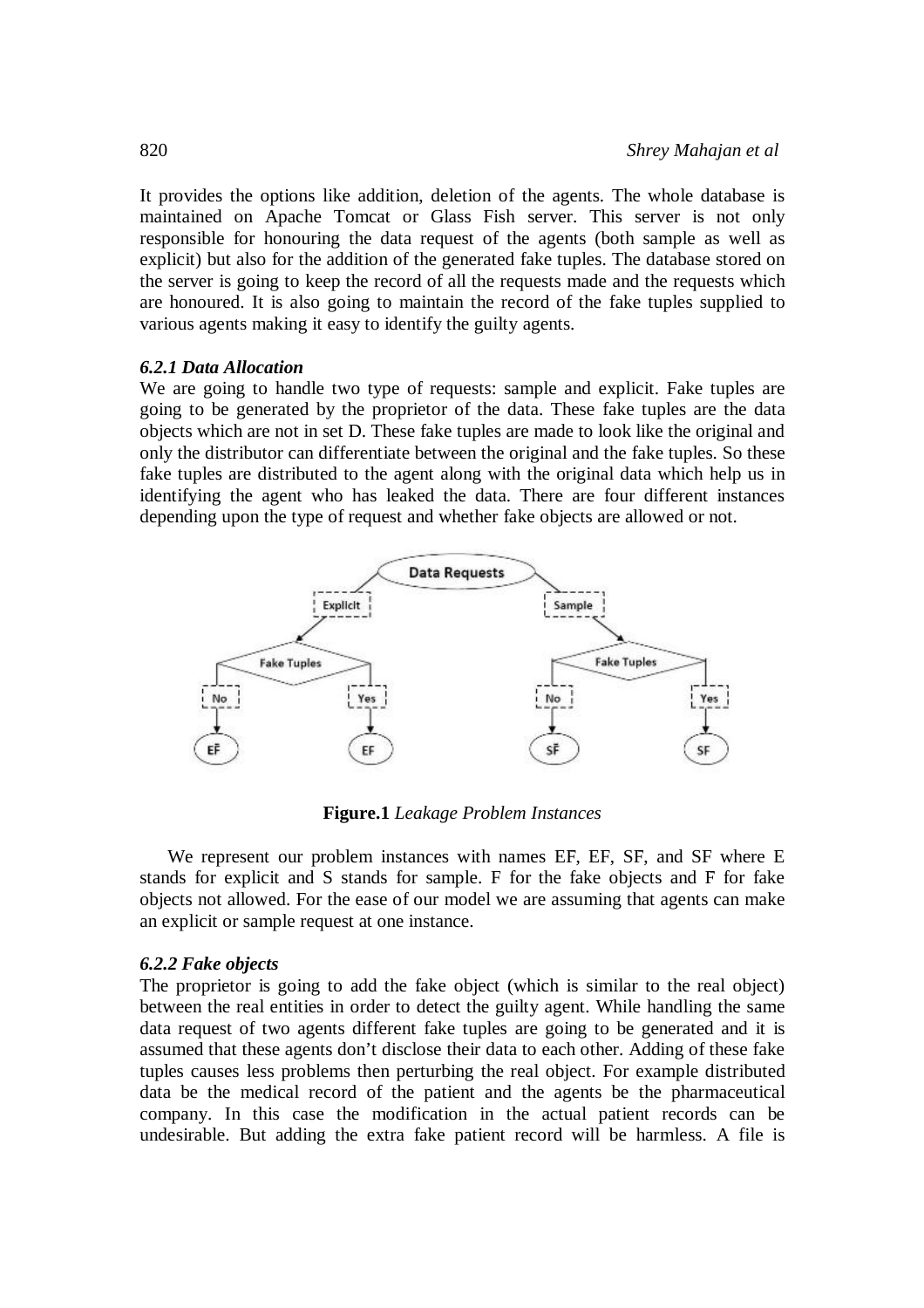maintained to remember the fake data give to the agents which help in identifying the guilty agent.

# *6.3 Detection of Guilty Agent*

Suppose after providing the agent with the objects the proprietor discovers that the data has been leaked and is displayed on the website. Since agents have that data it is reasonable to suspect that some agent has leaked the data. However the agent can argue over their innocence they may say that the data is leaked by someone else. For example if the two agent have the same data they can blame one another. At this moment the fake data comes in use in identifying the guilty agent. So this module is going to help in detecting the guilty agent looking for the fake data among the leaked data to identify the guilty agent. It consist of the sub modules like Web Data Extractor and Search module which will analyse the predefined URL's for the leaked data and search for the data automatically. Then the HTML tree is going to be generated. Once the tree is generated the data is going to be downloaded and the TAG tree evaluation is going to take place in which in which the fake tuples are going to be arranged at the leaf nodes of the tree. Then with the help of string matching fake tuples can be compared with the data supplied to the agents. After string matching it is easy to identify the leakage and the leaked data can help in identifying the agent behind the leakage.

# *6.4 Agent Module*

It consist of different agents which are provided with the option to make a request for the data. Once their request is met they are given chance to leak the data on the internet. The chance of leaking the data will be provided with the help of FTP uploader. In which the agent has to specify the URL of the website on which he wants to leak the data. The agent who has leaked the data is going to be called as the guilty agent and the other as the innocent or non-malicious agents.

# **7. SYSTEM IMPLEMENTATION**

The proprietor is going to manage the whole database including the details of all the handler/agents. All the agents can make the request for the data only when they have registered with the proprietor. The agents have to fill all the registration details and the distributor is going to validate the registration of the agent. Once the agent is registered he can request for the data accordingly his request is met. Only distributor can supply the data to the agent by adding the fake objects along with the original data. And distributor is maintain the record file of the data supplied to the handler along with the fake objects.

# **8. CONCLUSION**

In today's world, with the different technologies evolving every minute there is no surety that our data is safe for the sharing. At this moment handlers come in place. MNC's trust these handlers with the data to carry out the research or the asked